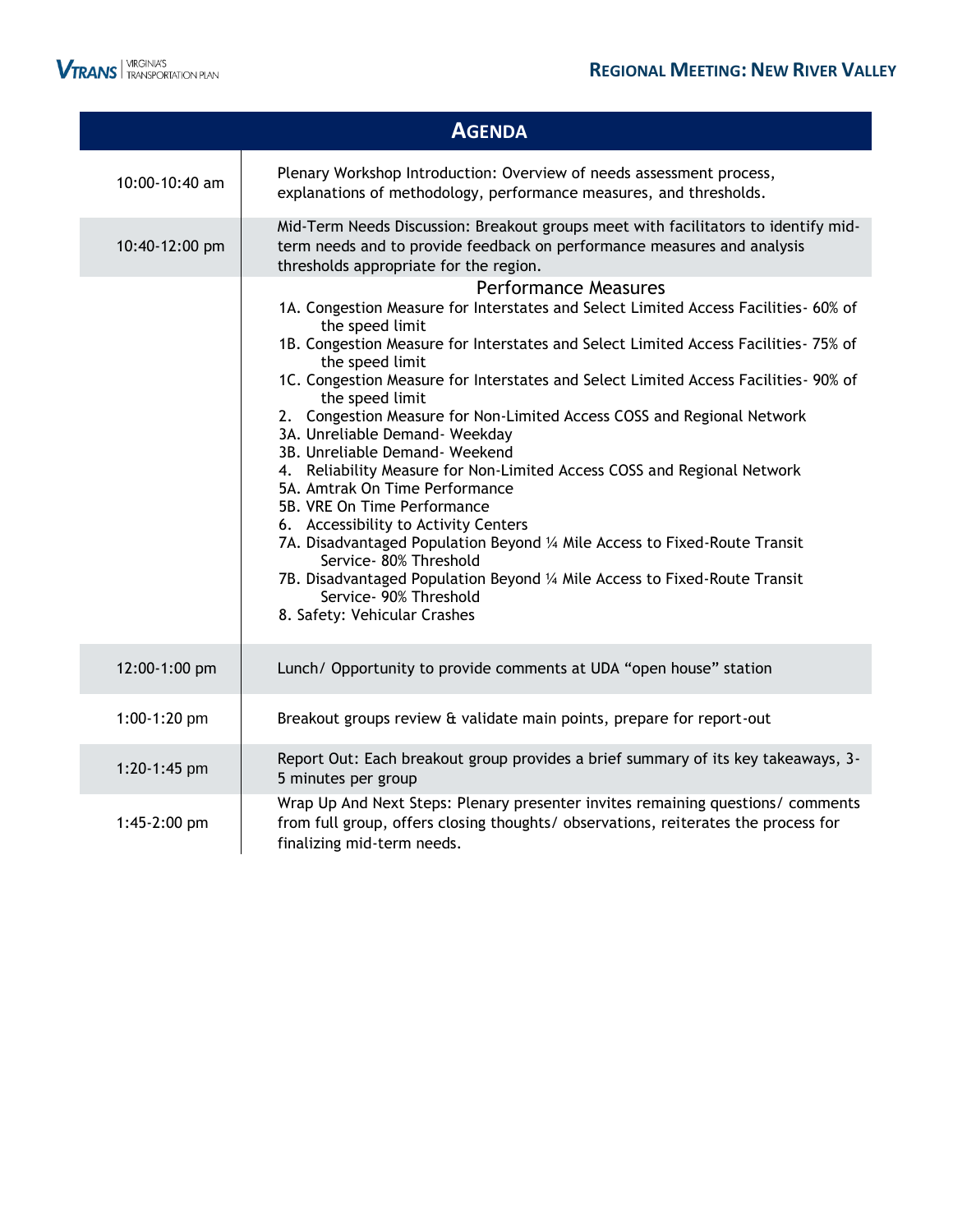# **SUMMARY OF TRANSPORTATION RELATED PLANS/STUDIES**

| <b>Name of Plan</b>        | <b>Agency</b> | <b>Date</b><br><b>Published</b> | <b>Vision</b>                                                            | <b>Goals</b>                                             | <b>Objectives/Strategies</b>                                                              | <b>Performance Measures</b> |
|----------------------------|---------------|---------------------------------|--------------------------------------------------------------------------|----------------------------------------------------------|-------------------------------------------------------------------------------------------|-----------------------------|
| New River Valley           | <b>NRVMPO</b> | 5/3/2018                        |                                                                          | Improve economic competitiveness and prosperity          | Interstate truck traffic improvements. Focus on                                           |                             |
| 2040 Long Range            |               |                                 |                                                                          |                                                          | community transportation and recreational                                                 |                             |
| <b>Transportation Plan</b> |               |                                 |                                                                          |                                                          | assets.                                                                                   |                             |
|                            |               |                                 |                                                                          | Implement proactive system management                    | Signal optimization and improvements.                                                     |                             |
|                            |               |                                 |                                                                          | Increase accessible and connected places                 | Strategic corridor improvements. Enhance east-                                            |                             |
|                            |               |                                 |                                                                          |                                                          | west access on I-81, US 11, Peppers Ferry,                                                |                             |
|                            |               |                                 |                                                                          |                                                          | Prices Force, and Mud Pike.                                                               |                             |
|                            |               |                                 |                                                                          | Improve safety for all users                             | Pedestrian crosswalk and lighting                                                         |                             |
|                            |               |                                 |                                                                          |                                                          | enhancements. Bicycle and Pedestrian                                                      |                             |
|                            |               |                                 |                                                                          |                                                          | education and enforcement. Infill of                                                      |                             |
|                            |               |                                 |                                                                          |                                                          | fragmented sidewalks and bicycle networks.                                                |                             |
|                            |               |                                 |                                                                          |                                                          | Separation of bike/car traffic.                                                           |                             |
| <b>Regional Transit</b>    | NRVMPO        | 9/1/2016                        | The purpose of this study is to<br>investigate potential enhancements at |                                                          | Establish a time check at enhanced and/or hub                                             |                             |
| Study                      |               |                                 | overlapping and high-volume bus stop                                     |                                                          | service environment stops to synchronize<br>arrival/departure times. Improve connectivity |                             |
|                            |               |                                 | locations that could improve the                                         |                                                          | and expand service area of regional network                                               |                             |
|                            |               |                                 | perception of public transportation in                                   |                                                          | and decrease waiting times.                                                               |                             |
|                            |               |                                 | the region.                                                              |                                                          | Ensure that all overlapping stops are                                                     |                             |
|                            |               |                                 |                                                                          |                                                          | handicapped accessible and create connections                                             |                             |
|                            |               |                                 |                                                                          |                                                          | with surrounding bicycle and pedestrian                                                   |                             |
|                            |               |                                 |                                                                          |                                                          | infrastructure within a half-mile radius.                                                 |                             |
|                            |               |                                 |                                                                          |                                                          | Expand existing services for commuters and                                                |                             |
|                            |               |                                 |                                                                          |                                                          | non-emergency medical trips. Examples might                                               |                             |
|                            |               |                                 |                                                                          |                                                          | include: a morning connection between the                                                 |                             |
|                            |               |                                 |                                                                          |                                                          | Town of Christiansburg and Radford, and new                                               |                             |
|                            |               |                                 |                                                                          |                                                          | connections to the Carilion NRV Medical                                                   |                             |
|                            |               |                                 |                                                                          |                                                          | Center.                                                                                   |                             |
|                            |               |                                 |                                                                          |                                                          | Incorporate shelters and passenger information                                            |                             |
|                            |               |                                 |                                                                          |                                                          | (schedules, route info, etc.) at enhanced and/or                                          |                             |
|                            |               |                                 |                                                                          |                                                          | hub service environment stops. Convey                                                     |                             |
|                            |               |                                 |                                                                          |                                                          | permanence and create opportunities for                                                   |                             |
|                            |               |                                 |                                                                          |                                                          | others to learn about existing transit services.                                          |                             |
|                            |               |                                 |                                                                          |                                                          | Additionally, create an area that reduces                                                 |                             |
|                            |               |                                 |                                                                          |                                                          | exposure to poor weather conditions and                                                   |                             |
|                            |               |                                 |                                                                          |                                                          | intense sunlight.                                                                         |                             |
| New River Valley           | <b>NRVPDC</b> | 2011                            |                                                                          | Support and improve the economic vitality of the region. | Coordinate between PDC and MPO to                                                         |                             |
| 2035 Rural Long-           |               |                                 |                                                                          | Develop regional land use and transportation             | establish agency roles, identify funding                                                  |                             |
|                            |               |                                 |                                                                          | coordination measures.                                   | partners, maintain program vision                                                         |                             |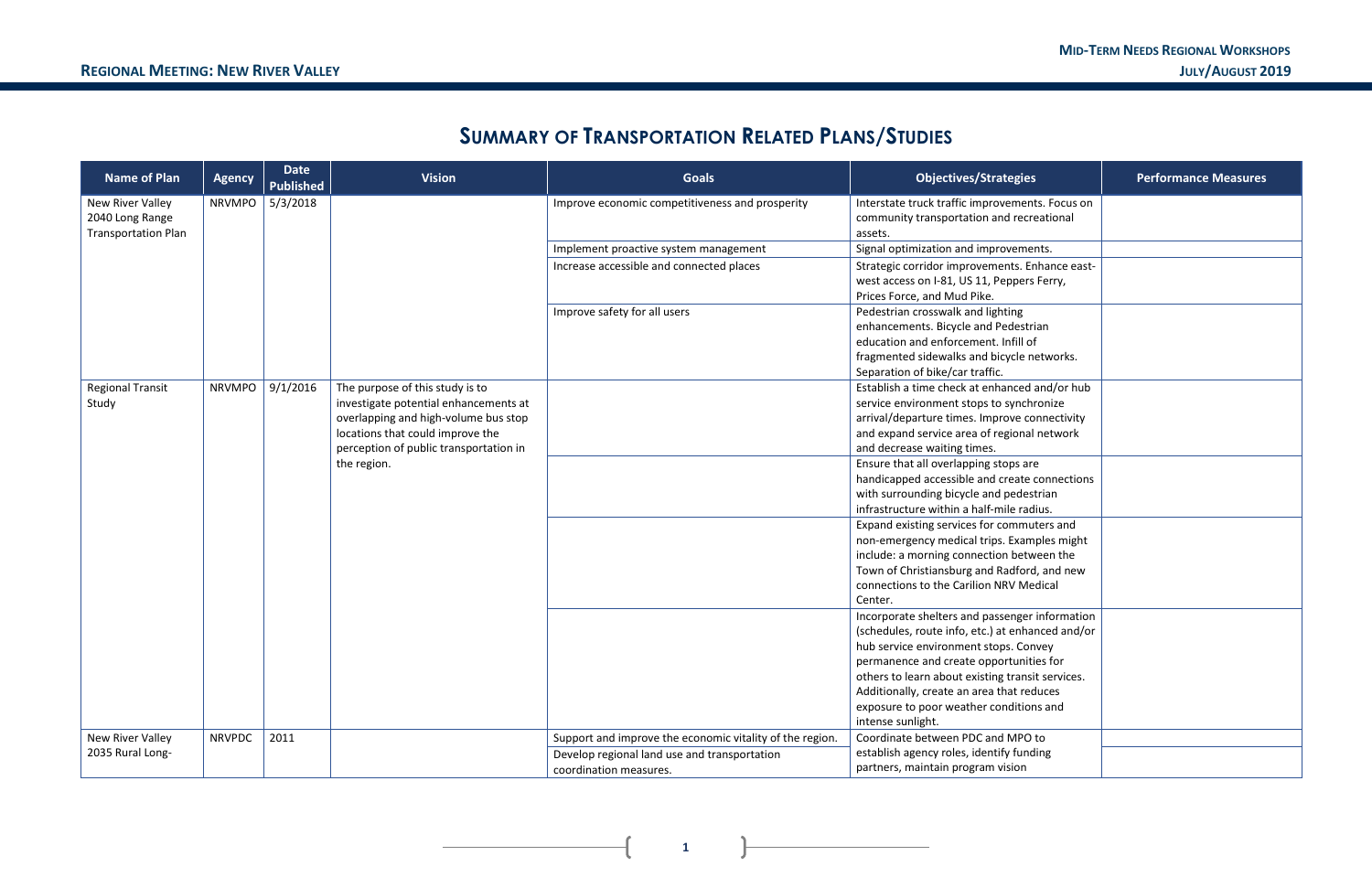#### **MID-TERM NEEDS REGIONAL WORKSHOPS REGIONAL MEETING: NEW RIVER VALLEY JULY/AUGUST 2019**

 $\mathbf{r}$ 

 $\overline{1}$ 

| <b>Name of Plan</b>  | Agency      | <b>Date</b><br>Published | <b>Vision</b> | <b>Goals</b>                                             | <b>Objectives/Strategies</b>                  | <b>Performance Measures</b> |
|----------------------|-------------|--------------------------|---------------|----------------------------------------------------------|-----------------------------------------------|-----------------------------|
| Range Transportation |             |                          |               | Preserve the existing transportation network and         | Utilize existing providers to implement       |                             |
| Plan                 |             |                          |               | promote efficient system management to increase          | commuter services.                            |                             |
|                      |             |                          |               | accessibility and mobility of the transportation system. |                                               |                             |
|                      |             |                          |               | Enhance the links and connectivity of the transportation | Establish regional transit connections,       |                             |
|                      |             |                          |               | system throughout the region across and between modes    | additional demand response transit. Expand    |                             |
|                      |             |                          |               | for people and freight.                                  | hours and area of service for demand response |                             |
|                      |             |                          |               | Provide a safe and secure transportation system.         | transit.                                      |                             |
| I-81 Corridor        | <b>VDOT</b> | Ongoing                  |               |                                                          |                                               |                             |
| Improvement Plan     |             |                          |               |                                                          |                                               |                             |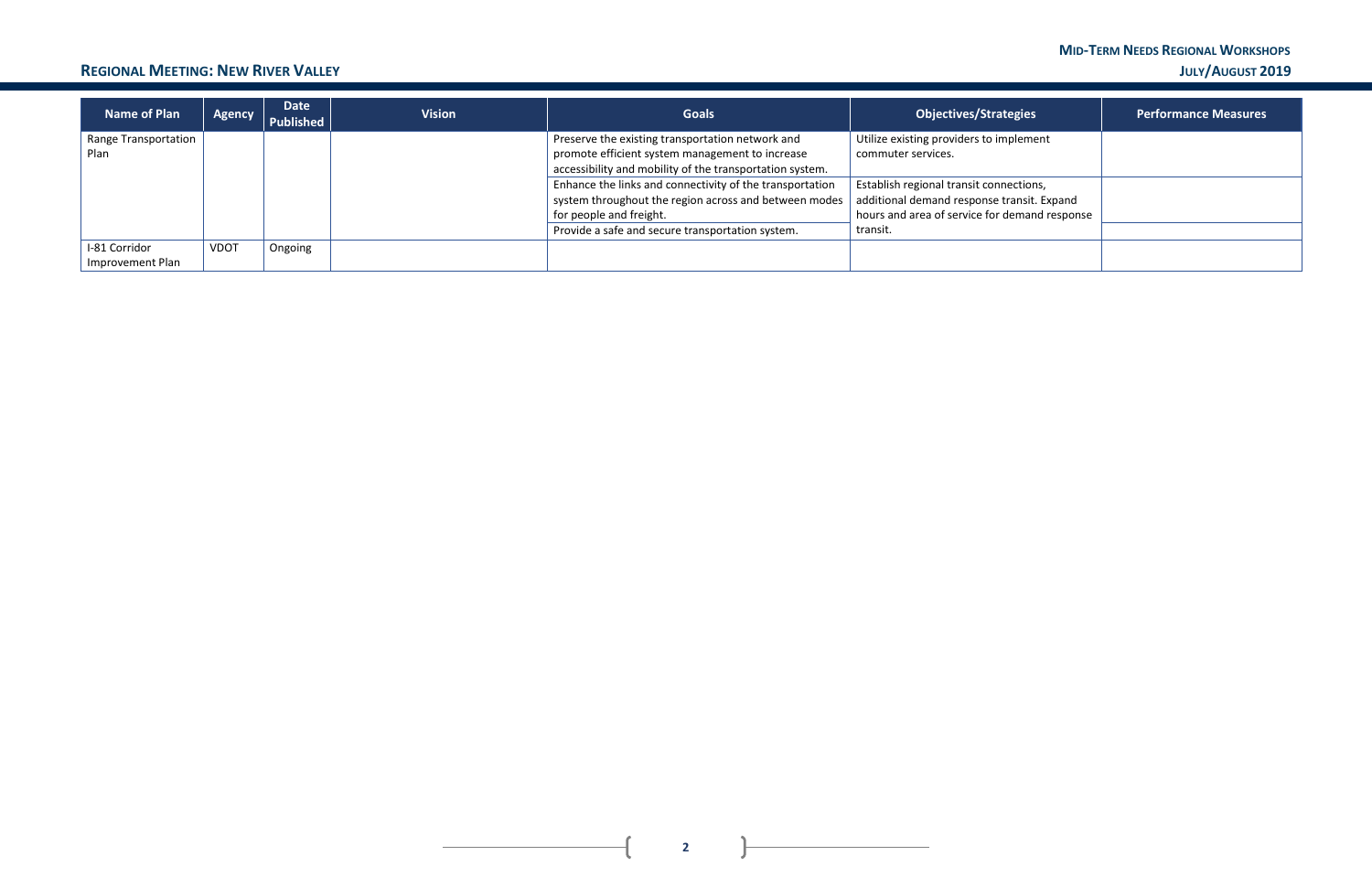## **Urban Development Area Needs Assessment- 2019 Responses**

*Previous responses Italicized* 

| <b>Jurisdiction</b>          | <b>UDAs or DGAs (#)</b>                    | <b>VDOT</b><br><b>District</b> | Area | Year<br>sq. mi. Designated | Improvement<br><b>Urgency</b> | <b>Highest Rated Overall Need</b>                                                                                                                            | Internal UDA Specific Multimodal Transportation Needs (Highest Identified<br>Need)                                                                                                                     | In Regional<br><b>Network</b> |
|------------------------------|--------------------------------------------|--------------------------------|------|----------------------------|-------------------------------|--------------------------------------------------------------------------------------------------------------------------------------------------------------|--------------------------------------------------------------------------------------------------------------------------------------------------------------------------------------------------------|-------------------------------|
| Town of<br><b>Blacksburg</b> | Town of Blacksburg (8)                     | Salem                          | 1.2  | 2011                       | Within 5 years                | Safety for All Users; Friendly pedestrian and<br>bicycle environment                                                                                         | transit capacity and access, transit facilities, street grid, bicycle infrastructure,<br>pedestrian infrastructure, complete streets improvements, safety features,<br>intersection design, sidewalks, | Yes                           |
| Christiansburg               | Christiansburg (4)                         | Salem                          | 2.4  |                            |                               | Circulation and access within the UDA<br>street grid, pedestrian infrastructure, intersection design, improvements to the natural<br>environment, sidewalks, |                                                                                                                                                                                                        | <b>Yes</b>                    |
| Montgomery<br>County         | 177 Area and<br><b>MidCounty</b>           | Salem                          |      | 2011                       | Within 5 years                | Circulation and access within the UDA;<br><b>Transit enhancements</b>                                                                                        | bicycle infrastructure, pedestrian infrastructure, complete streets improvements,<br>intersection design, sidewalks                                                                                    | Yes                           |
|                              | Belview, Shawsville,<br>Elliston/Lafayette | Salem                          |      | 2011                       |                               | Circulation and access within the UDA; Transit<br>enhancements                                                                                               | <b>Intersection Design</b>                                                                                                                                                                             | Yes                           |
|                              | <b>Riner, Prices Fork</b>                  | Salem                          |      | 2011                       |                               | Circulation and access within the UDA; Transit<br>enhancements                                                                                               | <b>Intersection Design</b>                                                                                                                                                                             | Yes                           |
|                              | <b>Plum Creek</b>                          | Salem                          |      | 2011                       |                               | Circulation and access within the UDA; Transit<br>enhancements                                                                                               | <b>Intersection Design</b>                                                                                                                                                                             | Yes                           |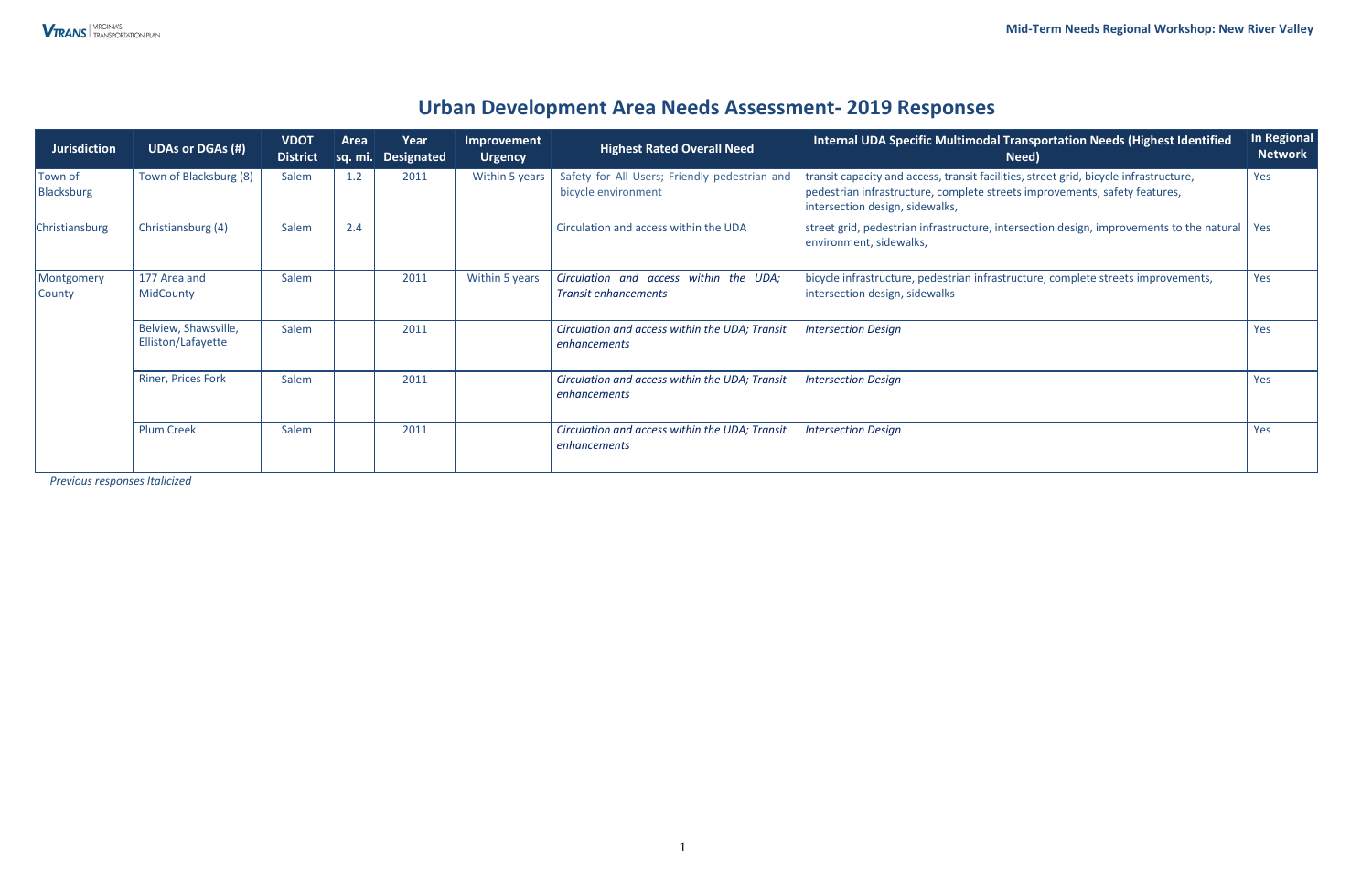# **UDA VARIABLES- INSIDE THE REGIONAL NETWORK**

| <b>UDA Name</b>          | <b>Governing Bodies</b>                                                                                                     | Area                             | Year<br><b>Designated</b> | <b>Centerline</b><br><b>Miles</b> | <b>Population and Density</b><br>(Persons per Acre) <sup>1</sup>     | <b>Employment and Density</b><br>(Persons per Acre) <sup>2</sup>                                                                                                                                                                   | <b>UDA Transit</b>                                                                                                                                                                     | <b>Modal Information</b>                                                                                                                                    |
|--------------------------|-----------------------------------------------------------------------------------------------------------------------------|----------------------------------|---------------------------|-----------------------------------|----------------------------------------------------------------------|------------------------------------------------------------------------------------------------------------------------------------------------------------------------------------------------------------------------------------|----------------------------------------------------------------------------------------------------------------------------------------------------------------------------------------|-------------------------------------------------------------------------------------------------------------------------------------------------------------|
| Blacksburg<br>Town-UDA A | PDC: New River Valley Regional<br>Commission<br>MPO: New River Valley<br>District: Salem<br>Jurisdiction: Montgomery County | Sq. miles: 0.11<br>Acres: 71.31  | 2011                      | 1.13                              | <b>UDA Population: 67</b><br><b>UDA Population Density: 0.93</b>     | UDA employment: 21<br>Total UDA employment in freight related industries: 0<br>Total UDA employment in local serving industries: 21<br>Total UDA employment in knowledge-based industries: 0<br>UDA Employment density: 0.29       | Percent of UDA population served by<br>transit (within 1/4 mile of transit<br>stop): 85%<br>Percent of UDA employment served<br>by transit (within 1/4 mile of transit<br>stop): 81%   | Number of bus stops: 18<br>Miles of bus routes: 2.15<br>Number of ferry stops: 0<br>Miles of ferry routes: 0<br>Number of rail stops: 0<br>Miles of rail: 0 |
| Blacksburg<br>Town-UDA B | PDC: New River Valley Regional<br>Commission<br>MPO: New River Valley<br>District: Salem<br>Jurisdiction: Montgomery County | Sq. miles: 0.18<br>Acres: 115.28 | 2011                      | 1.67                              | <b>UDA Population: 822</b><br><b>UDA Population Density: 7.13</b>    | UDA employment: 1,029<br>Total UDA employment in freight related industries: 0<br>Total UDA employment in local serving industries: 835<br>Total UDA employment in knowledge-based industries: 194<br>UDA Employment density: 8.92 | Percent of UDA population served by<br>transit (within 1/4 mile of transit<br>stop): 97%<br>Percent of UDA employment served<br>by transit (within 1/4 mile of transit<br>stop): 97%   | Number of bus stops: 34<br>Miles of bus routes: 0.87<br>Number of ferry stops: 0<br>Miles of ferry routes: 0<br>Number of rail stops: 0<br>Miles of rail: 0 |
| Blacksburg<br>Town-UDA C | PDC: New River Valley Regional<br>Commission<br>MPO: New River Valley<br>District: Salem<br>Jurisdiction: Montgomery County | Sq. miles: 0.16<br>Acres: 100.40 | 2011                      | 3.02                              | <b>UDA Population: 1,194</b><br><b>UDA Population Density: 11.90</b> | UDA employment: 459<br>Total UDA employment in freight related industries: 289<br>Total UDA employment in local serving industries: 152<br>Total UDA employment in knowledge-based industries: 17<br>UDA Employment density: 4.57  | Percent of UDA population served by<br>transit (within 1/4 mile of transit<br>stop): 100%<br>Percent of UDA employment served<br>by transit (within 1/4 mile of transit<br>stop): 100% | Number of bus stops: 70<br>Miles of bus routes: 3.85<br>Number of ferry stops: 0<br>Miles of ferry routes: 0<br>Number of rail stops: 0<br>Miles of rail: 0 |
| Blacksburg<br>Town-UDA D | PDC: New River Valley Regional<br>Commission<br>MPO: New River Valley<br>District: Salem<br>Jurisdiction: Montgomery County | Sq. miles: 0.05<br>Acres: 33.37  | 2011                      | 0.37                              | <b>UDA Population: 246</b><br><b>UDA Population Density: 7.38</b>    | UDA employment: 59<br>Total UDA employment in freight related industries: 6<br>Total UDA employment in local serving industries: 39<br>Total UDA employment in knowledge-based industries: 14<br>UDA Employment density: 1.75      | Percent of UDA population served by<br>transit (within 1/4 mile of transit<br>stop): 86%<br>Percent of UDA employment served<br>by transit (within 1/4 mile of transit<br>stop): 86%   | Number of bus stops: 37<br>Miles of bus routes: 0<br>Number of ferry stops: 0<br>Miles of ferry routes: 0<br>Number of rail stops: 0<br>Miles of rail: 0    |
| Blacksburg<br>Town-UDA E | PDC: New River Valley Regional<br>Commission<br>MPO: New River Valley<br>District: Salem<br>Jurisdiction: Montgomery County | Sq. miles: 0.13<br>Acres: 85.29  | 2011                      | 1.88                              | <b>UDA Population: 340</b><br><b>UDA Population Density: 3.99</b>    | UDA employment: 455<br>Total UDA employment in freight related industries: 33<br>Total UDA employment in local serving industries: 327<br>Total UDA employment in knowledge-based industries: 95<br>UDA Employment density: 5.36   | Percent of UDA population served by<br>transit (within 1/4 mile of transit<br>stop): 100%<br>Percent of UDA employment served<br>by transit (within 1/4 mile of transit<br>stop): 100% | Number of bus stops: 23<br>Miles of bus routes: 9.04<br>Number of ferry stops: 0<br>Miles of ferry routes: 0<br>Number of rail stops: 0<br>Miles of rail: 0 |
| Blacksburg<br>Town-UDA F | PDC: New River Valley Regional<br>Commission<br>MPO: New River Valley<br>District: Salem<br>Jurisdiction: Montgomery County | Sq. miles: 0.11<br>Acres: 66.93  | 2011                      | 2.79                              | <b>UDA Population: 83</b><br><b>UDA Population Density: 1.24</b>     | UDA employment: 229<br>Total UDA employment in freight related industries: 86<br>Total UDA employment in local serving industries: 125<br>Total UDA employment in knowledge-based industries: 18<br>UDA Employment density: 3.43   | Percent of UDA population served by<br>transit (within 1/4 mile of transit<br>stop): 100%<br>Percent of UDA employment served<br>by transit (within 1/4 mile of transit<br>stop): 100% | Number of bus stops: 26<br>Miles of bus routes: 8.34<br>Number of ferry stops: 0<br>Miles of ferry routes: 0<br>Number of rail stops: 0<br>Miles of rail: 0 |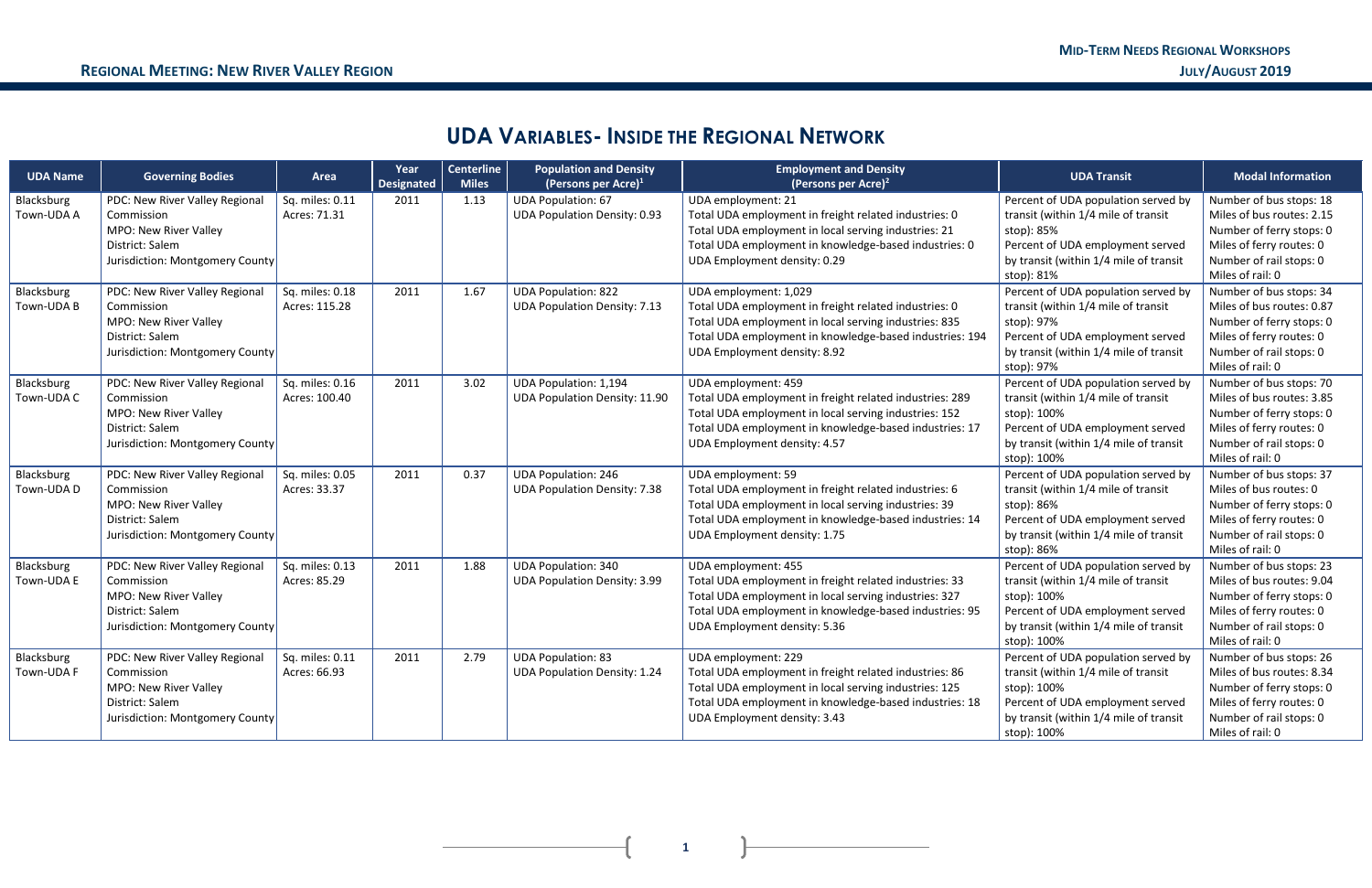# **MID-TERM NEEDS REGIONAL WORKSHOPS**

### **REGIONAL MEETING: NEW RIVER VALLEY REGION JULY/AUGUST 2019**

 $\overline{+}$ 

 $\mathbf{R}$ 

| <b>UDA Name</b>                                            | <b>Governing Bodies</b>                                                                                                     | Area                                | Year<br><b>Designated</b> | <b>Centerline</b><br><b>Miles</b> | <b>Population and Density</b><br>(Persons per Acre) $1$             | <b>Employment and Density</b><br>(Persons per Acre) <sup>2</sup>                                                                                                                                                                      | <b>UDA Transit</b>                                                                                                                                                                     | <b>Modal Information</b>                                                                                                                                     |
|------------------------------------------------------------|-----------------------------------------------------------------------------------------------------------------------------|-------------------------------------|---------------------------|-----------------------------------|---------------------------------------------------------------------|---------------------------------------------------------------------------------------------------------------------------------------------------------------------------------------------------------------------------------------|----------------------------------------------------------------------------------------------------------------------------------------------------------------------------------------|--------------------------------------------------------------------------------------------------------------------------------------------------------------|
| Blacksburg<br>Town-UDA G                                   | PDC: New River Valley Regional<br>Commission<br>MPO: New River Valley<br>District: Salem<br>Jurisdiction: Montgomery County | Sq. miles: 0.04<br>Acres: 25.85     | 2011                      | 0.63                              | <b>UDA Population: 27</b><br><b>UDA Population Density: 1.06</b>    | UDA employment: 44<br>Total UDA employment in freight related industries: 3<br>Total UDA employment in local serving industries: 7<br>Total UDA employment in knowledge-based industries: 34<br>UDA Employment density: 1.72          | Percent of UDA population served by<br>transit (within 1/4 mile of transit<br>stop): 100%<br>Percent of UDA employment served<br>by transit (within 1/4 mile of transit<br>stop): 100% | Number of bus stops: 25<br>Miles of bus routes: 1.73<br>Number of ferry stops: 0<br>Miles of ferry routes: 0<br>Number of rail stops: 0<br>Miles of rail: 0  |
| Blacksburg<br>Town-UDA H                                   | PDC: New River Valley Regional<br>Commission<br>MPO: New River Valley<br>District: Salem<br>Jurisdiction: Montgomery County | Sq. miles: 0.46<br>Acres: 291.83    | 2011                      | 5.40                              | <b>UDA Population: 388</b><br><b>UDA Population Density: 1.33</b>   | UDA employment: 1,060<br>Total UDA employment in freight related industries: 16<br>Total UDA employment in local serving industries: 971<br>Total UDA employment in knowledge-based industries: 73<br>UDA Employment density: 3.63    | Percent of UDA population served by<br>transit (within 1/4 mile of transit<br>stop): 44%<br>Percent of UDA employment served<br>by transit (within 1/4 mile of transit<br>stop): 44%   | Number of bus stops: 25<br>Miles of bus routes: 5.83<br>Number of ferry stops: 0<br>Miles of ferry routes: 0<br>Number of rail stops: 0<br>Miles of rail: 0  |
| Christiansburg -<br>Downtown<br>Area                       | PDC: New River Valley Regional<br>Commission<br>MPO: New River Valley<br>District: Salem<br>Jurisdiction: Montgomery County | Sq. miles: 0.36<br>Acres: 231.84    |                           | 8.76                              | <b>UDA Population: 566</b><br><b>UDA Population Density: 2.44</b>   | UDA employment: 1,325<br>Total UDA employment in freight related industries: 170<br>Total UDA employment in local serving industries: 980<br>Total UDA employment in knowledge-based industries: 174<br>UDA Employment density: 5.71  | Percent of UDA population served by<br>transit (within 1/4 mile of transit<br>stop): 100%<br>Percent of UDA employment served<br>by transit (within 1/4 mile of transit<br>stop): 100% | Number of bus stops: 35<br>Miles of bus routes: 7.83<br>Number of ferry stops: 0<br>Miles of ferry routes: 0<br>Number of rail stops: 0<br>Miles of rail: 0  |
| Christiansburg<br>Institute                                | PDC: New River Valley Regional<br>Commission<br>MPO: New River Valley<br>District: Salem<br>Jurisdiction: Montgomery County | Sq. miles: 0.48<br>Acres: 305.28    |                           | 6.84                              | <b>UDA Population: 953</b><br><b>UDA Population Density: 3.12</b>   | UDA employment: 582<br>Total UDA employment in freight related industries: 135<br>Total UDA employment in local serving industries: 341<br>Total UDA employment in knowledge-based industries: 107<br>UDA Employment density: 1.91    | Percent of UDA population served by<br>transit (within 1/4 mile of transit<br>stop): 88%<br>Percent of UDA employment served<br>by transit (within 1/4 mile of transit<br>stop): 88%   | Number of bus stops: 28<br>Miles of bus routes: 9.70<br>Number of ferry stops: 0<br>Miles of ferry routes: 0<br>Number of rail stops: 0<br>Miles of rail: 0  |
| Christiansburg -<br>Mall Area                              | PDC: New River Valley Regional<br>Commission<br>MPO: New River Valley<br>District: Salem<br>Jurisdiction: Montgomery County | Sq. miles: 1.56<br>Acres: 999.59    |                           | 20.85                             | <b>UDA Population: 1,580</b><br><b>UDA Population Density: 1.58</b> | UDA employment: 3,820<br>Total UDA employment in freight related industries: 55<br>Total UDA employment in local serving industries: 3,604<br>Total UDA employment in knowledge-based industries: 161<br>UDA Employment density: 3.82 | Percent of UDA population served by<br>transit (within 1/4 mile of transit<br>stop): 56%<br>Percent of UDA employment served<br>by transit (within 1/4 mile of transit<br>stop): 56%   | Number of bus stops: 28<br>Miles of bus routes: 36.78<br>Number of ferry stops: 0<br>Miles of ferry routes: 0<br>Number of rail stops: 0<br>Miles of rail: 0 |
| Montgomery<br>County -<br>Montgomery<br><b>County UDAs</b> | PDC: New River Valley Regional<br>Commission<br>MPO: New River Valley<br>District: Salem<br>Jurisdiction: Montgomery County | Sq. miles: 12.07<br>Acres: 7,725.16 | 2011                      | 91.97                             | <b>UDA Population: 1,843</b><br><b>UDA Population Density: 0.24</b> | UDA employment: 1,191<br>Total UDA employment in freight related industries: 878<br>Total UDA employment in local serving industries: 239<br>Total UDA employment in knowledge-based industries: 74<br>UDA Employment density: 0.15   | Percent of UDA population served by<br>transit (within 1/4 mile of transit<br>stop): 0%<br>Percent of UDA employment served<br>by transit (within 1/4 mile of transit<br>stop): 0%     | Number of bus stops: 0<br>Miles of bus routes: 2.88<br>Number of ferry stops: 0<br>Miles of ferry routes: 0<br>Number of rail stops: 0<br>Miles of rail: 0   |
| Montgomery<br>County-Mid<br>County                         | PDC: New River Valley Regional<br>Commission<br>MPO: New River Valley<br>District: Salem<br>Jurisdiction: Montgomery County | Sq. miles: 0.43<br>Acres: 276.75    | 2011                      | 4.73                              | <b>UDA Population: 367</b><br><b>UDA Population Density: 1.32</b>   | UDA employment: 157<br>Total UDA employment in freight related industries: 34<br>Total UDA employment in local serving industries: 85<br>Total UDA employment in knowledge-based industries: 37<br>UDA Employment density: 0.57       | Percent of UDA population served by<br>transit (within 1/4 mile of transit<br>stop): 9%<br>Percent of UDA employment served<br>by transit (within 1/4 mile of transit<br>stop): 9%     | Number of bus stops: 1<br>Miles of bus routes: 0<br>Number of ferry stops: 0<br>Miles of ferry routes: 0<br>Number of rail stops: 0<br>Miles of rail: 0      |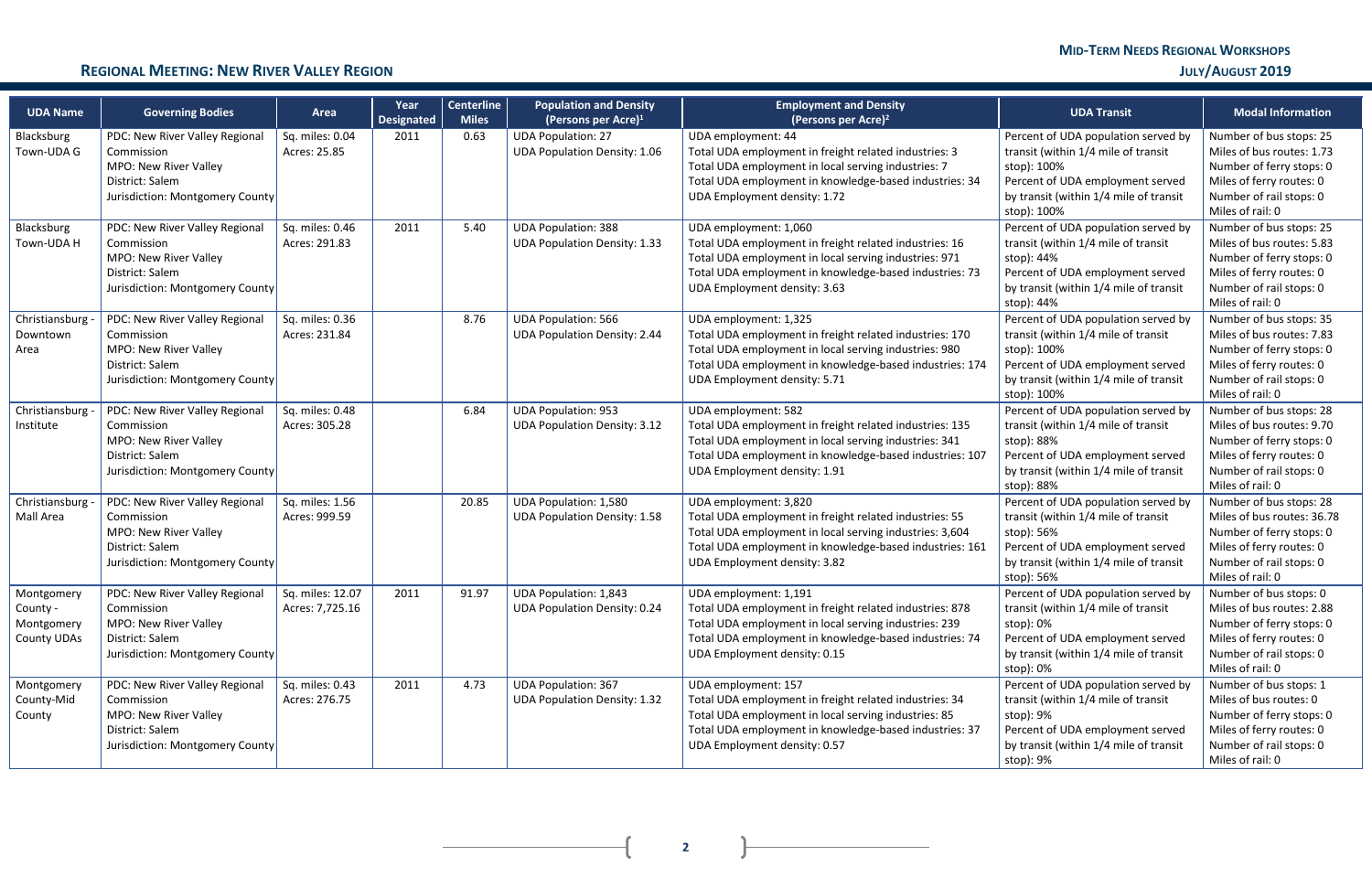# **MID-TERM NEEDS REGIONAL WORKSHOPS**

### **REGIONAL MEETING: NEW RIVER VALLEY REGION JULY/AUGUST 2019**

| <b>UDA Name</b> | <b>Governing Bodies</b>         | Area                    | Year<br>Designated | Centerline<br><b>Miles</b> | <b>Population and Density</b><br>(Persons per Acre) $1$ | <b>Employment and Density</b><br>(Persons per Acre) <sup>2</sup> | <b>UDA Transit</b>                       | <b>Modal Information</b> |
|-----------------|---------------------------------|-------------------------|--------------------|----------------------------|---------------------------------------------------------|------------------------------------------------------------------|------------------------------------------|--------------------------|
| Montgomery      | PDC: New River Valley Regional  | $\vert$ Sq. miles: 0.85 | 2011               | 13.83                      | <b>UDA Population: 94</b>                               | UDA employment: 154                                              | Percent of UDA population served by      | Number of bus stops: 0   |
| County-Route    | Commission                      | Acres: 543.70           |                    |                            | UDA Population Density: 0.17                            | Total UDA employment in freight related industries: 8            | transit (within 1/4 mile of transit      | Miles of bus routes: 0   |
| 177 Area        | MPO: New River Valley           |                         |                    |                            |                                                         | Total UDA employment in local serving industries: 138            | stop): 0%                                | Number of ferry stops: 0 |
|                 | District: Salem                 |                         |                    |                            |                                                         | Total UDA employment in knowledge-based industries: 7            | Percent of UDA employment served         | Miles of ferry routes: 0 |
|                 | Jurisdiction: Montgomery County |                         |                    |                            |                                                         | UDA Employment density: 0.28                                     | by transit (within $1/4$ mile of transit | Number of rail stops: 0  |
|                 |                                 |                         |                    |                            |                                                         |                                                                  | stop): 0%                                | Miles of rail: 0         |

<sup>1</sup> Source: United States Census Bureau, American Community Survey 2013-2017

2 Source: United States Census Bureau, Longitudinal Employer-Household Dynamics 2015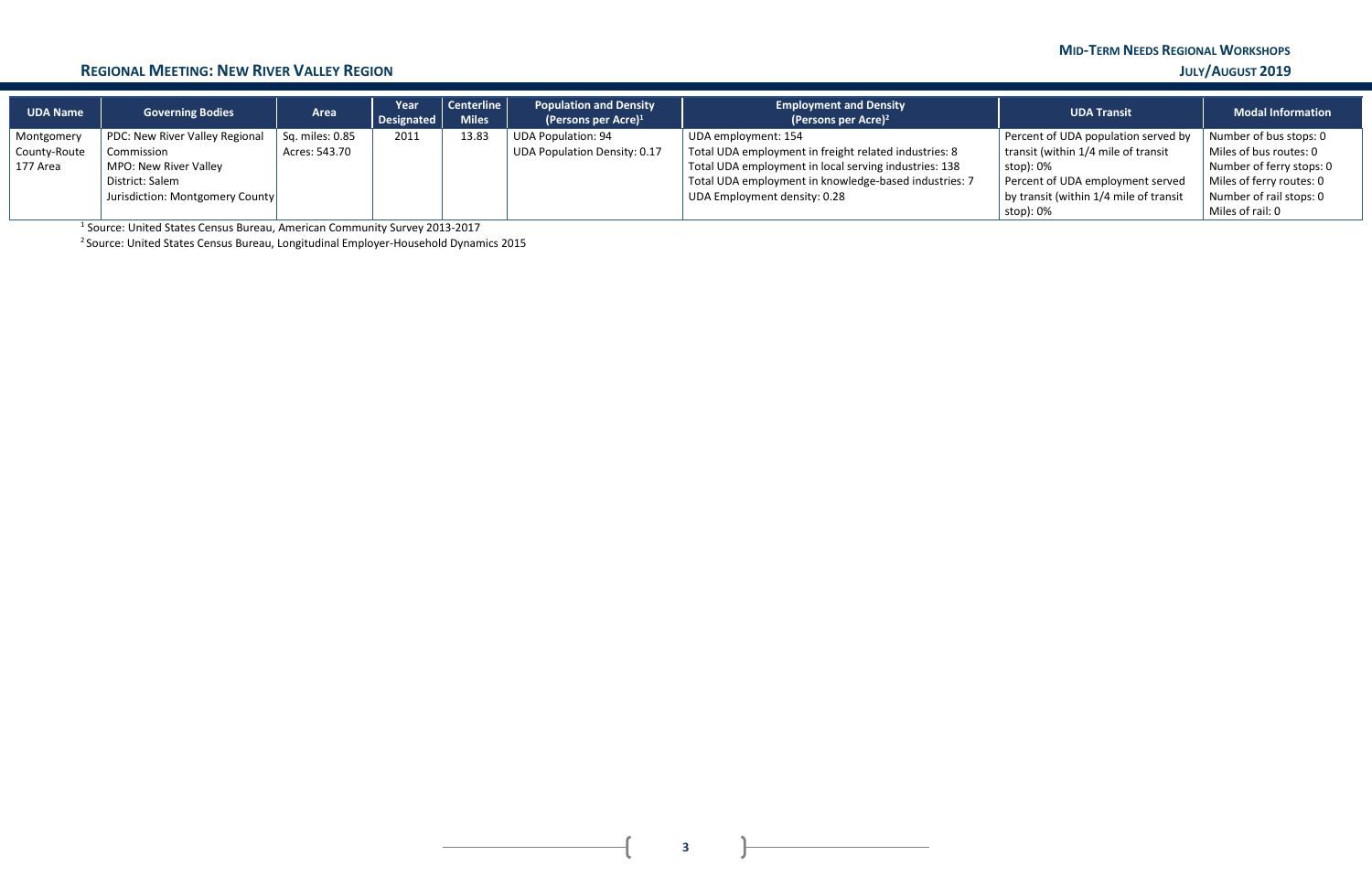# **UDA VARIABLES- OUTSIDE THE REGIONAL NETWORK**

| <b>UDA Name</b>  | <b>Governing Bodies</b>        | <b>Area</b>     | Year<br>Designated | Centerline<br><b>Miles</b> | <b>Population and Density</b><br>(Persons per Acre) $1$ | <b>Employment and Density</b><br>(Persons per Acre) <sup>2</sup> | <b>UDA Transit</b>                       | <b>Modal Information</b> |
|------------------|--------------------------------|-----------------|--------------------|----------------------------|---------------------------------------------------------|------------------------------------------------------------------|------------------------------------------|--------------------------|
| Town of          | PDC: New River Valley Regional | Sq. miles: 0.06 | 2016               | 1.62                       | <b>UDA Population: 21</b>                               | UDA employment: 74                                               | Percent of UDA population served by      | Number of bus stops: 0   |
| Narrows -        | Commission                     | Acres: 36.78    |                    |                            | <b>UDA Population Density: 0.58</b>                     | Total UDA employment in freight related industries: 8            | transit (within 1/4 mile of transit      | Miles of bus routes: 0   |
| UDA <sub>1</sub> | MPO: N/A                       |                 |                    |                            |                                                         | Total UDA employment in local serving industries: 66             | stop): $0\%$                             | Number of ferry stops: 0 |
|                  | District: Salem                |                 |                    |                            |                                                         | Total UDA employment in knowledge-based industries: 0            | Percent of UDA employment served         | Miles of ferry routes: 0 |
|                  | Jurisdiction: Giles County     |                 |                    |                            |                                                         | UDA Employment density: 2.02                                     | by transit (within $1/4$ mile of transit | Number of rail stops: 0  |
|                  |                                |                 |                    |                            |                                                         |                                                                  | stop): 0%                                | Miles of rail: 0         |

1 Source: United States Census Bureau, American Community Survey 2013-2017

2 Source: United States Census Bureau, Longitudinal Employer-Household Dynamics 2015